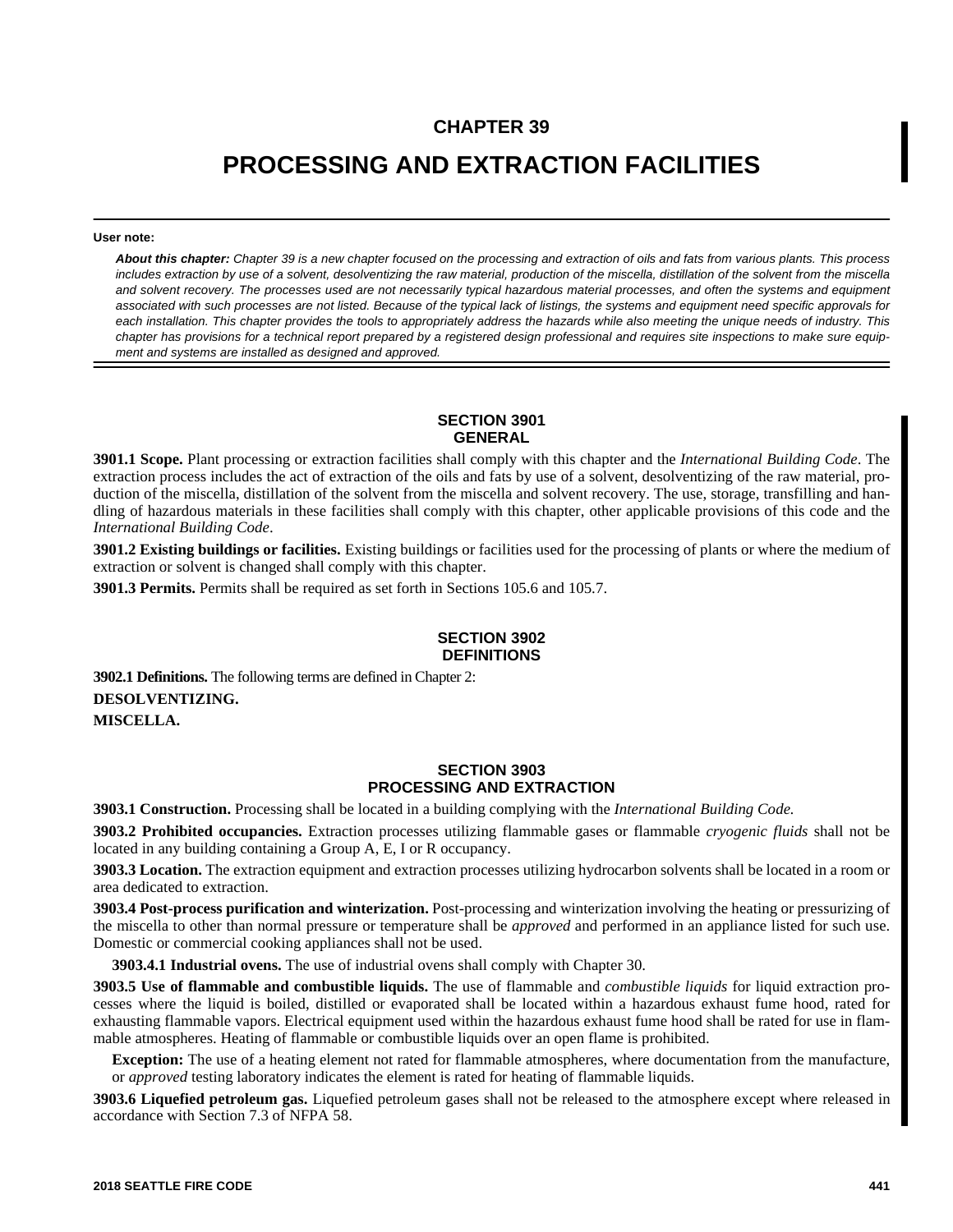# **SECTION 3904 SYSTEMS AND EQUIPMENT**

**3904.1 General requirements.** Systems and equipment used with the processing and extraction of oils and products from plants shall comply with Sections 3904.2 through 3904.4 and 5003.2, and other applicable provisions of this code, the *International Building Code* and the *International Mechanical Code*.

**3904.2 Systems and equipment.** Systems or equipment used for the extraction of oils from plant material shall be *listed* or *approved* for the specific use. If the system used for extraction of oils and products from plant material is not *listed*, the system shall be reviewed by a *registered design professional*. The *registered design professional* shall review and consider any information provided by the system's designer or manufacturer. For systems and equipment not *listed* for the specific use, a technical report in accordance with Section 3904.3 shall be prepared and submitted to the *fire code official* for review and approval. The firm or individual preparing the technical report shall be *approved* by the *fire code official* prior to performing the analysis.

**3904.3 Technical report.** A technical report, reviewed and approved by the *fire code official* as required by Section 3904.2, is required prior to the equipment being located or installed at the facility. The report shall be prepared by a *registered design professional* or other professional approved by the *fire code official*.

**3904.3.1 Report content.** The technical report shall contain all of the following:

- 1. Manufacturer information.
- 2. Preparer of record of the technical report.
- 3. Date of review and report revision history.
- 4. Signature page, including all of the following:
	- 4.1. Author of the report.
	- 4.2. Date of report.
	- 4.3. Date and signature of *registered design professional* of record performing the design or peer review.
- 5. Model number of the item evaluated. If the equipment is provided with a serial number, the serial number shall be included for verification at the time of site inspection.
- 6. Methodology of the design or peer review process used to determine minimum safety requirements. Methodology shall consider the basis of design, and shall include a code analysis and code path to demonstrate whether specific codes or standards are applicable.
- 7. Equipment description. A list of every component and subassembly, such as fittings, hose, quick disconnects, gauges, site glass, gaskets, valves, pumps, vessels, containers and switches, of the system or equipment, indicating the manufacturer, model number, material and solvent compatibility. Manufacturer's data sheets shall be provided.
- 8. A general flow schematic or general process flow diagram of the process. Post-processing or winterization shall be included in this diagram. Primary components of the process equipment shall be identified and match the equipment list required in Item 7. Operating temperatures, pressures and solvent state of matter shall be identified in each primary step or component. A piping and instrumentation diagram (PID or P&ID) shall be provided.
- 9. Analysis of the vessel(s) if pressurized beyond standard atmospheric pressure. Analysis shall include purchased and fabricated components.
- 10. Structural analysis for the frame system supporting the equipment.
- 11. Process safety analysis of the extraction system, from the introduction of raw product to the end of the extraction process.
- 12. Comprehensive process hazard analysis considering failure modes and points of failure throughout the process. The process hazard analysis shall include a review of emergency procedure information provided by the manufacturer of the equipment or process and not that of the facility, building or room.
- 13. Review of the assembly instructions, operational and maintenance manuals provided by the manufacturer.
- 14. List of references used in the analysis.

**3904.4 Site inspection.** Prior to operation of the extraction equipment, where required by the *fire code official*, the engineer of record or *approved* professional, as *approved* in Section 3904.2, shall inspect the site of the extraction process once equipment has been installed for compliance with the technical report and the building analysis. The engineer of record or *approved* professional shall provide a report of findings and observations of the site inspection to the *fire code official* prior to the approval of the extraction process. The field inspection report authored by the engineer of record shall include the serial number of the equipment used in the process and shall confirm that the equipment installed is the same model and type of equipment identified in the technical report.